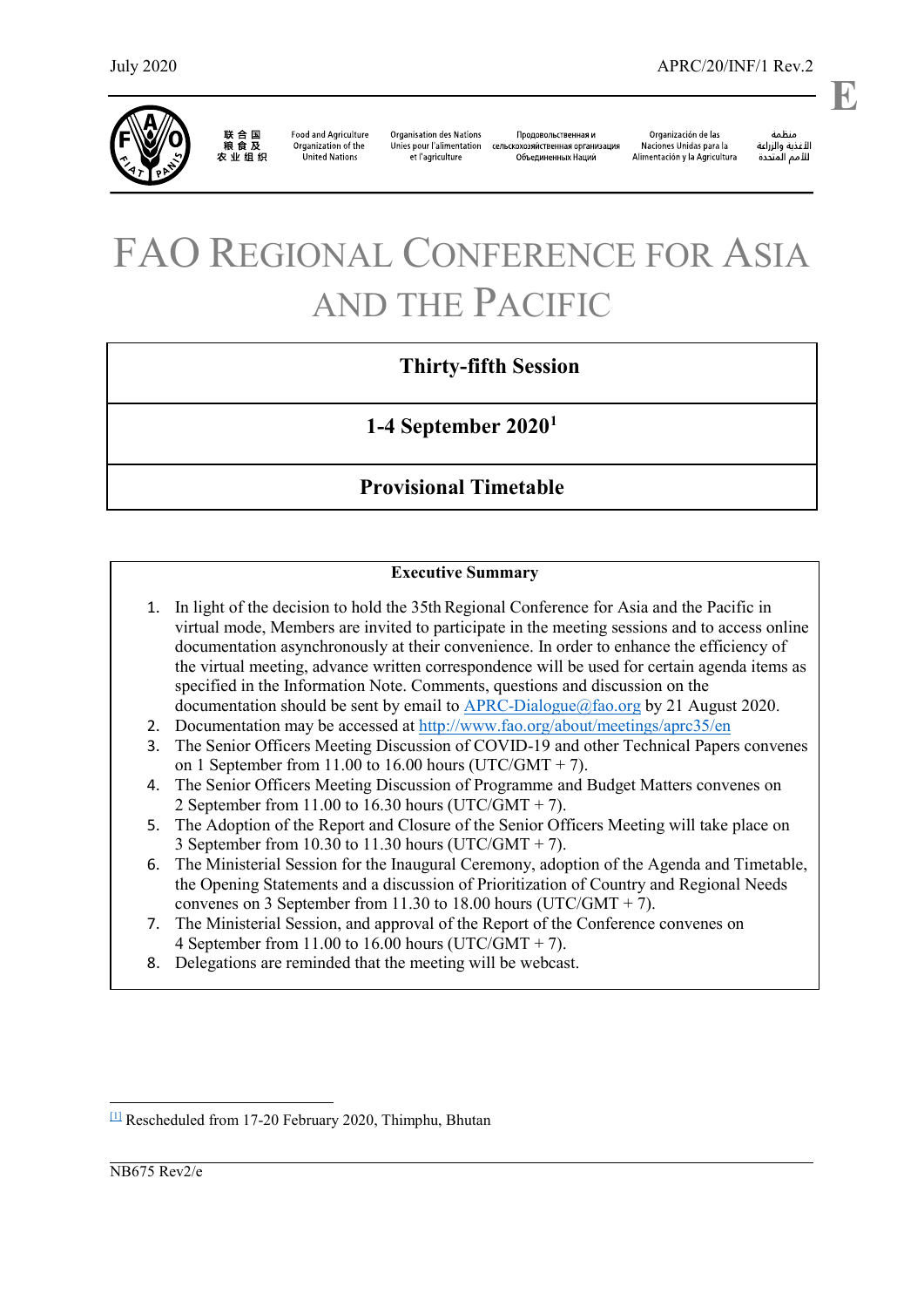#### Senior Officers Meeting

1-2 September 2020

#### **1 September 2020 – Day 1**

## **11.00-16.00 hours (UTC/GMT + 7)**

#### **I. Introductory Items**

**Item No. and Time Agenda Item**

#### **11.00-11.30**

Opening of the Senior Officers Meeting

- Item 1 Election of the Chairperson, Vice-Chairpersons and Appointment of the Rapporteur
- Item 2 Adoption of the Annotated Agenda and Timetable APRC/20/1 Rev.2 and APRC/20/INF/1 Rev.2

#### **II. Regional and Global Policy and Other Matters**

#### **11.30-13.00**

Item 15 Discussion of Agenda Item 15, The impact of COVID-19 on food and agriculture in Asia and the Pacific and FAO's response APRC/20/12

#### **14.30 – 15.30**

| Item $16$   | State of Food and Agriculture in Asia and the Pacific Region, including Future<br>Prospects and Emerging Issues<br>$APRC/20/2$ Rev.1 |
|-------------|--------------------------------------------------------------------------------------------------------------------------------------|
| Item 17     | Setting regional priorities to manage water for agriculture under conditions of water<br>scarcity<br>APRC/20/3                       |
| Item 18     | Building resilience of small-scale fisheries to ensure food security and nutrition in<br>the Pacific<br>APRC/20/4                    |
| Item 19     | Building sustainable and resilient food systems in Asia and the Pacific<br><b>ARPC/20/5</b>                                          |
| Item 22     | Multi-year Programme of Work (MYPOW) 2020-2023 for the FAO Regional<br>Conference for Asia and the Pacific<br>APRC/20/8              |
| 16.00-17.00 | Meeting of the Drafting Committee of the Report of the Senior Officers Meeting                                                       |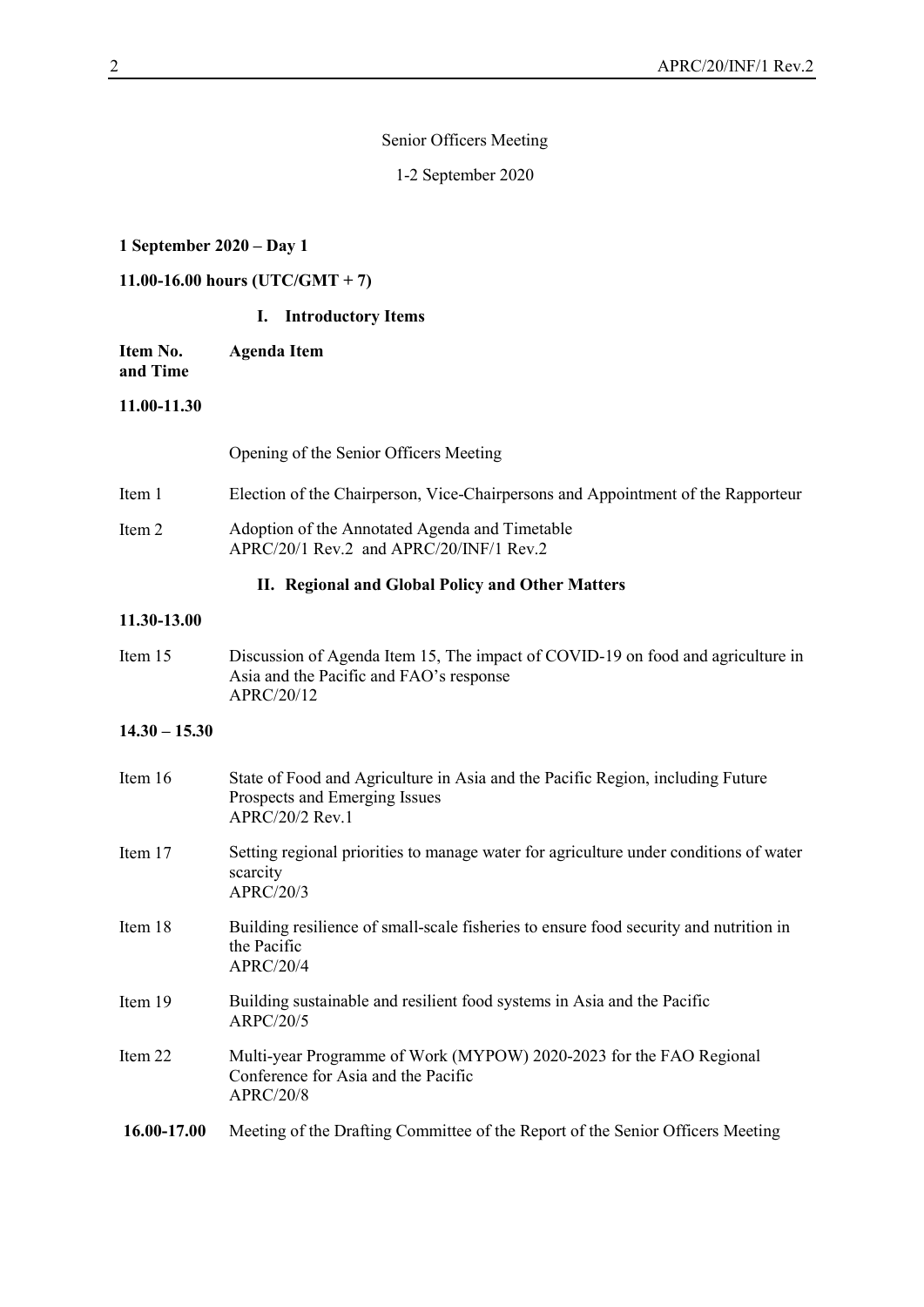#### **2 September – Day 2**

#### **11.00 – 16.30 hours (UTC/GMT + 7)**

#### **III. Discussion of Agenda items 20-21 related to the Programme and Budget matters**

#### **11:00 – 13:30**

| Item $20$ | Results and Priorities for FAO activities in the Region<br>APRC/20/6 + WA1, WA2, WA3, WA4 Rev.1, WA5 |
|-----------|------------------------------------------------------------------------------------------------------|
| Item $21$ | Decentralized Offices Network<br>APRC/20/7                                                           |

#### **15.00 – 16.30**

#### **IV. Discussion of Agenda items 23-24 related to Other Matters of the Conference**

- Item 23 Date and Place of the 36th Session of the FAO Regional Conference for Asia and the Pacific
- Item 24 Any other matters
- **17.00-18.00** Meeting of the Drafting Committee of the Report of the Senior Officers Meeting

#### **3 September– Day 3**

**10.30 – 11.30 hours (UTC/GMT + 7)**

#### **Adoption of the Report of the Senior Officers Meeting**

**Closure of the Senior Officers Meeting**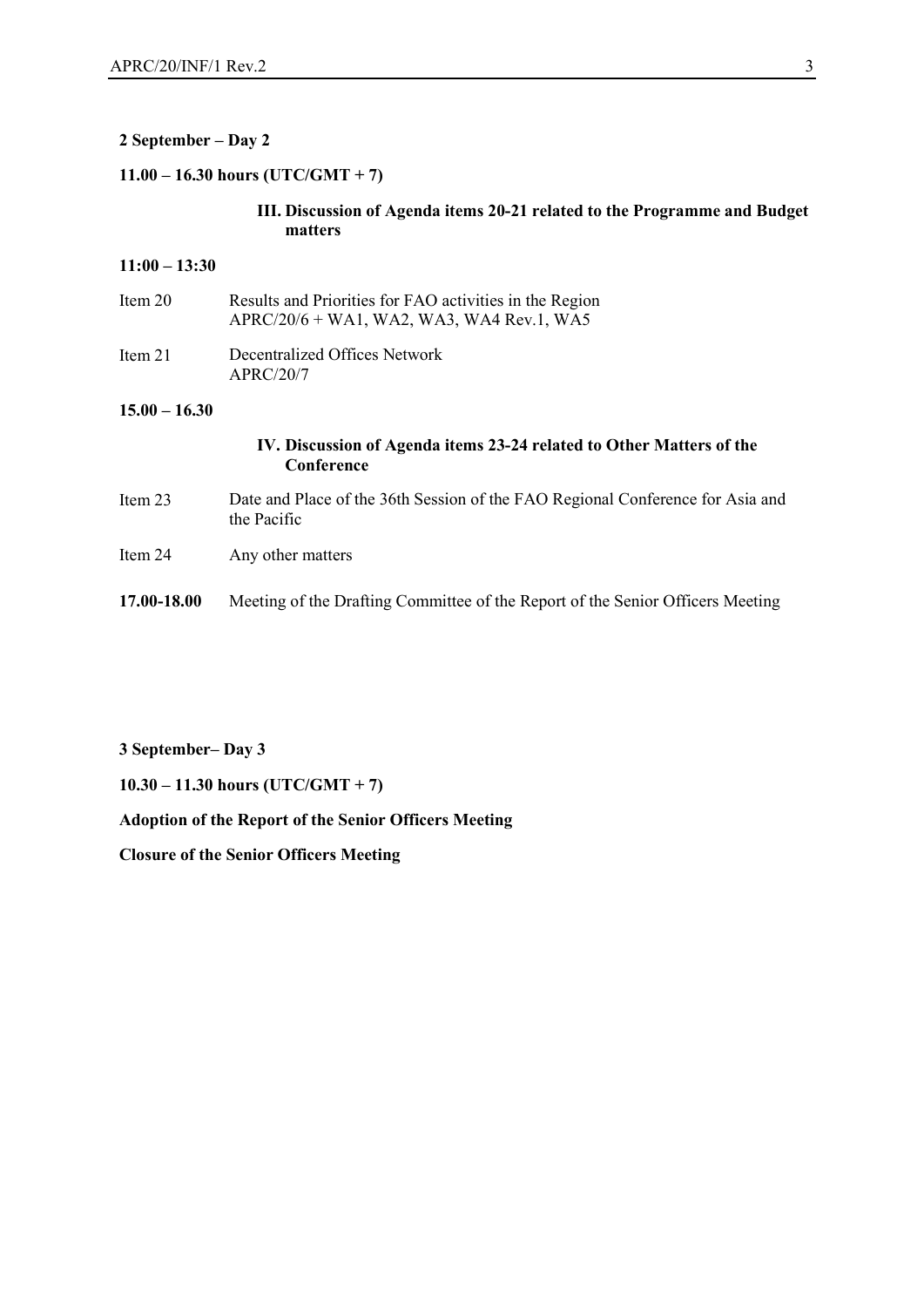## **Ministerial Session**

3-4 September 2020

## **11.30– 18.00 hours (UTC/GMT+ 7)**

| Item No. and<br><b>Time</b>   | <b>Agenda Item</b>                                                                                                         |
|-------------------------------|----------------------------------------------------------------------------------------------------------------------------|
| 11.30-12.00                   | <b>Inaugural Ceremony</b>                                                                                                  |
| 12.00-13.30                   |                                                                                                                            |
| Item 1                        | Election of the Chairperson, Vice-Chairperson and Appointment of Rapporteur                                                |
| Item 2                        | Adoption of Annotated Agenda and Timetable<br>APRC/20/1 Rev. 2; APRC/20/INF/1 Rev. 2                                       |
| Item 3                        | Statement by the Director-General<br>APRC/20/INF/4                                                                         |
| Item 4                        | Statement by the Independent Chairperson of the FAO Council<br>APRC/20/INF/5                                               |
| Item 5                        | Statement by the Chairperson of the 34th Session of the Regional Conference for<br>Asia and the Pacific<br>APRC/20/INF/6   |
| Item 6                        | Second Joint FAO and Pacific Community (SPC) Ministers for Agriculture and<br>Forestry Meeting Communiqué<br>APRC/20/INF/9 |
| Item 7                        | Statement by the Chairperson of the Committee on World Food Security<br>APRC/20/INF/7                                      |
| Item 8                        | Statement by the Spokesperson of the Civil Society Consultation<br>APRC/20/INF/8                                           |
| Item 9                        | Statement by the Spokesperson of the Private Sector Consultation<br>APRC/20/INF/19 Rev.1                                   |
| 13.30-14.30                   |                                                                                                                            |
| Item 10                       | FAO's Hand-in-Hand Initiative: a New Approach<br>APRC/20/10                                                                |
| 14.30-15.00                   | Video on the United Nations (UN) Decade of Family Farming                                                                  |
| $15.00 - 18.00$ (UTC/GMT + 7) |                                                                                                                            |
| Item 11                       | Prioritization of Country and Regional Needs                                                                               |
| $18.30 - 19.30$               | Meeting of the Drafting Committee of the Report of the Plenary Session                                                     |